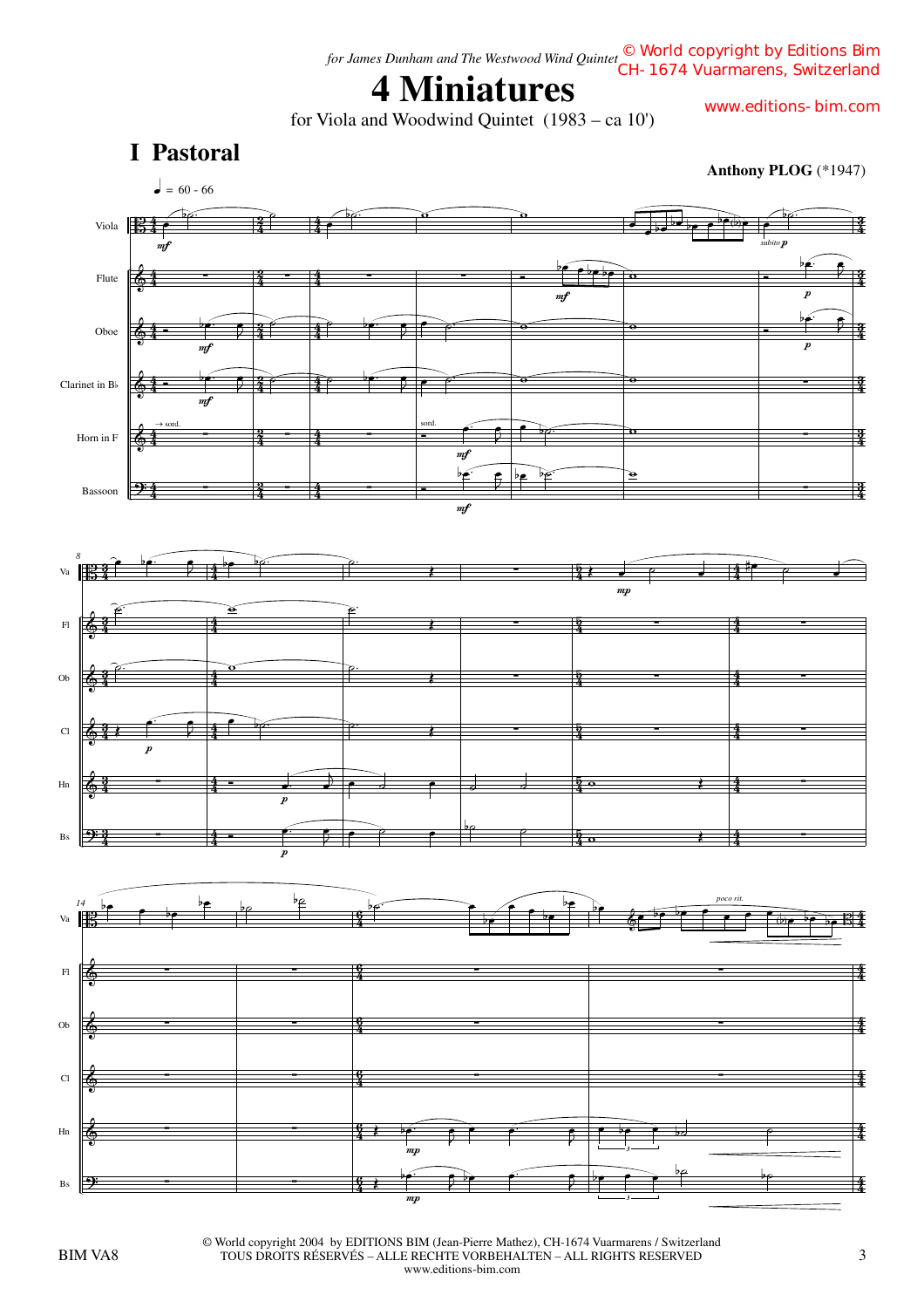### **II Toccata**

© World copyright by Editions Bim CH-1674 Vuarmarens, Switzerland





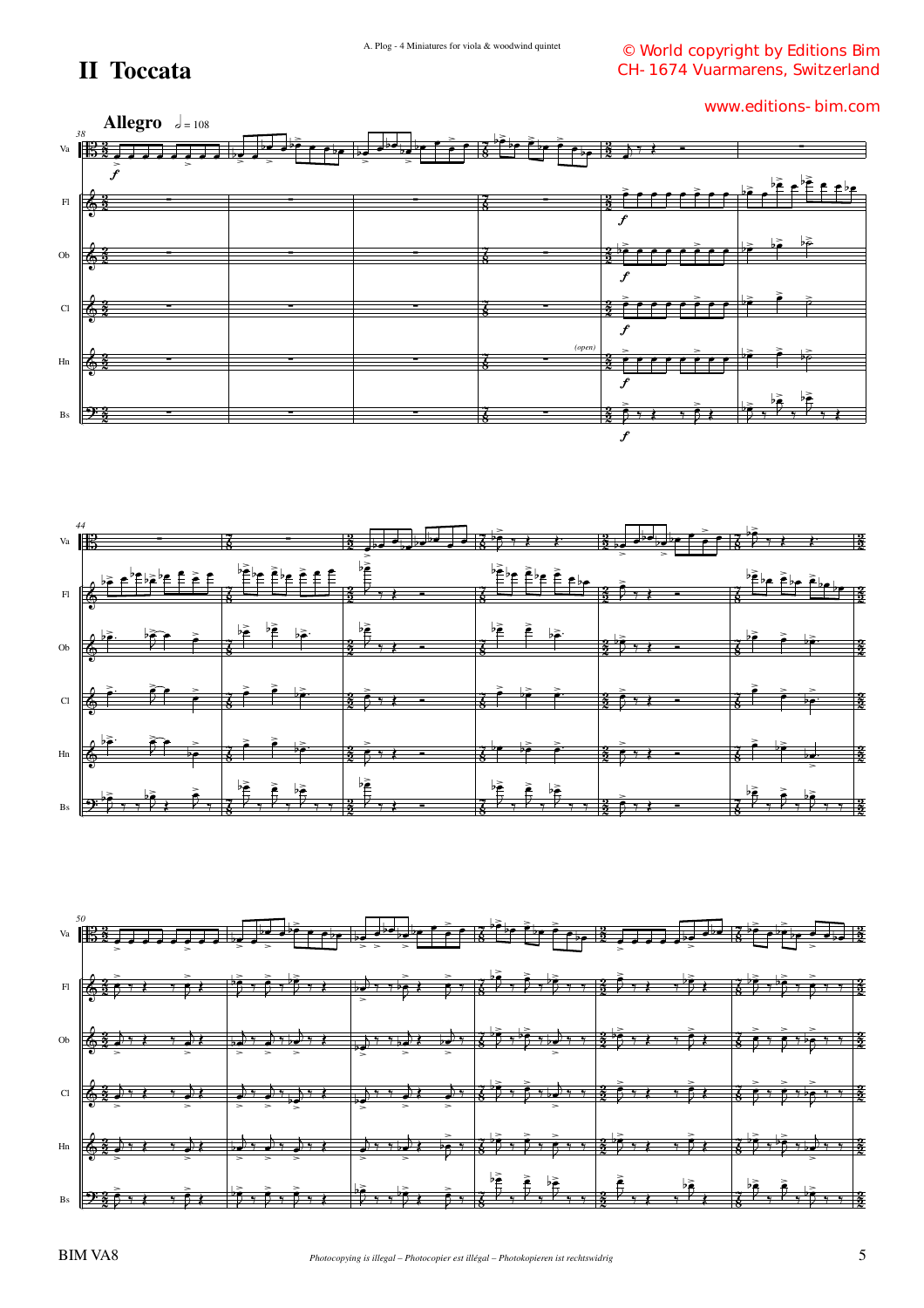© World copyright by Editions Bim CH-1674 Vuarmarens, Switzerland

www.editions-bim.com



### **III Chorale**



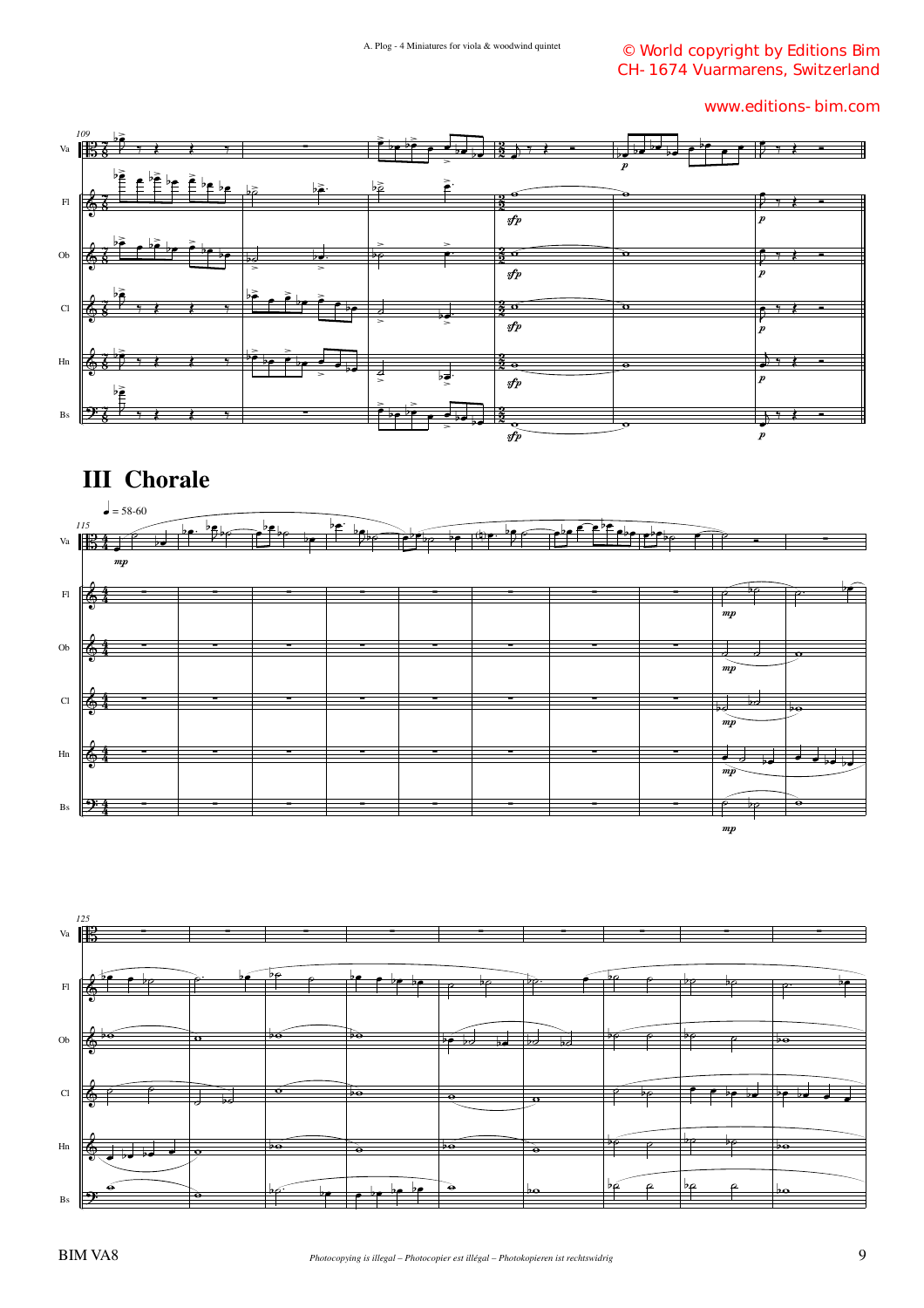© World copyright by Editions Bim CH-1674 Vuarmarens, Switzerland





## **IV Allegro**

![](_page_3_Figure_5.jpeg)